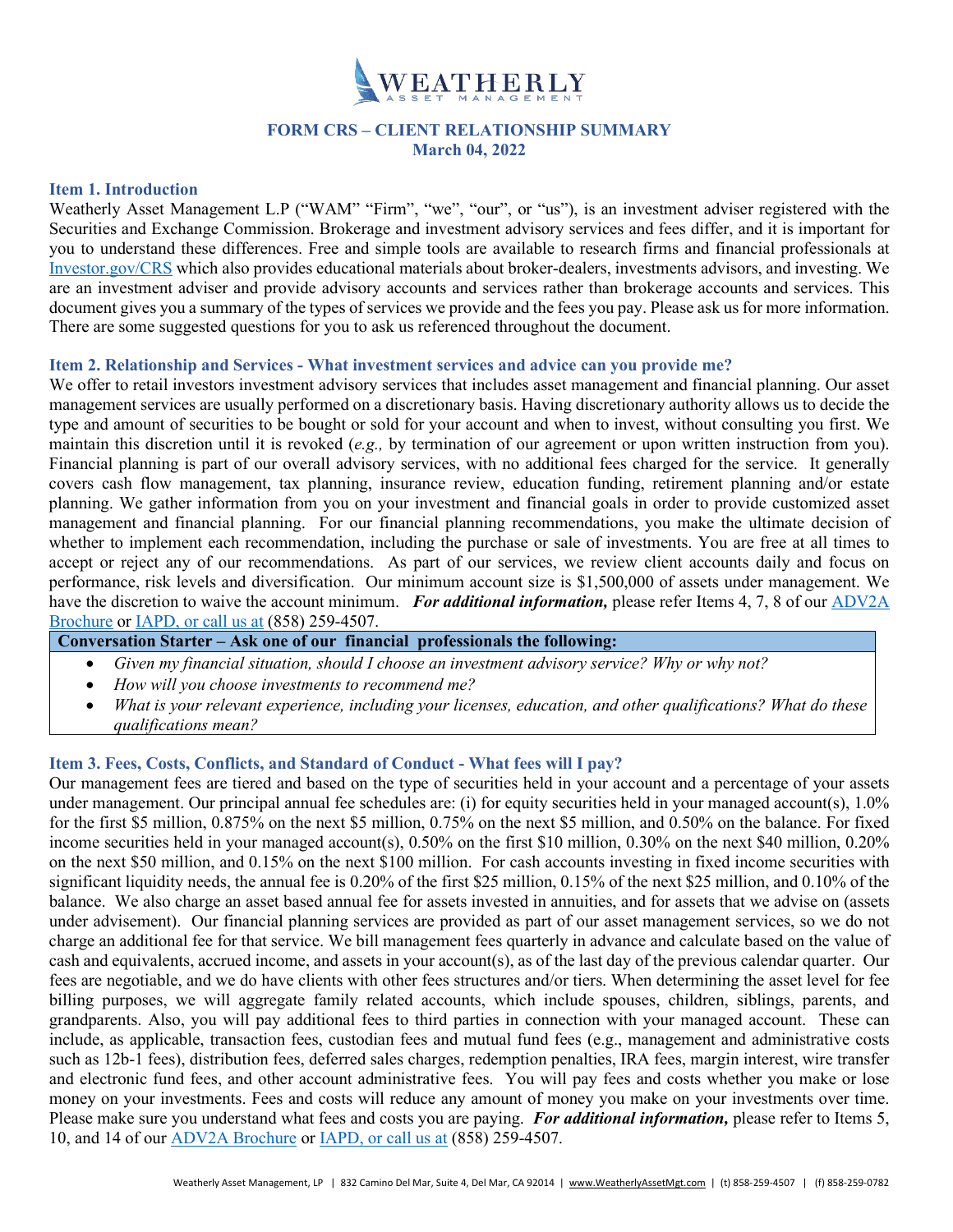#### **Conversation Starter – Ask one of our financial professionals the following:**

• *Help me understand how these fees and costs might affect my investments. if I give you \$10,000 to invest, how much will go to fees and costs, and how much will be invested for me?*

## **What are your legal obligations to me when acting as my investment advisor? How else does your firm make money and what conflicts of interest do you have?**

*When we act as your investment adviser,* we have to act in your best interest and not put our interest ahead of yours. At the same time, the way we make money creates some conflicts with your interests. You should understand and ask us about these conflicts because they can affect the investment advice we provide you. Here are a couple examples to help you understand what this means. *Example 1:* WAM recommends certain brokerage firms, such as Fidelity to serve as custodian to our clients. These custodians provide us with certain products and services at no cost that benefit us but do not benefit our clients. Certain of these products and services assist us in managing and administering our clients' accounts and others help us develop our business. The receipt of such creates a conflict of interest as it gives us an incentive to have clients custody their assets with one of these custodians. *Example 2:* We participate in the Fidelity Wealth Advisor Solutions® (WAS®) Program through which we receive client referrals. Under this program, Fidelity acts as a solicitor for WAM, and we pay Fidelity a referral fee for each referral received. The fee is based on the assets under our management of each client referred by Fidelity or members of each client's household. The fee is paid by us and does not result in higher fees to the referred client. We pay an annual WAS® program fee that does not result in higher fees to the referred client. This arrangement creates potential conflicts of interest as it, among other things, gives us an incentive to suggest Fidelity to act as custodian and broker to your, and other clients' accounts, regardless of whether or not referred by Fidelity. *For additional information,* please refer to Items 10, 11, 12, and 14 of our [ADV2A Brochure](https://www.weatherlyassetmgt.com/adv/) or [IAPD,](https://adviserinfo.sec.gov/firm/summary/106935) or call us at (858) 259-4507.

**Conversation Starter – Ask one of our financial professionals the following:**

• *How might your conflicts of interest affect me, and how will you address them?*

## **How do your financial professionals make money?**

Financial professionals are compensated with salary and bonus based on the Firm's overall financial performance and net income. They are not compensated based on factors such as amount of client assets they service; type of investment products recommended, or time and complexity required to meet a client's needs. Partners of the firm, some of whom are Financial Professionals, are also compensated via partnership distributions based on net income of the firm. All members of the Firm engage in a team-based approach to relationship and portfolio management, and thus are not compensated on a commission structure. Additional information about the compensation received by WAM financial professionals and any related conflicts of interest are outlined in each professional's Form ADV Part 2B, which can be obtained by calling us at (858) 259-4507.

**Item 4. Disciplinary History - Do you or your financial professionals have legal or disciplinary history?** *No.* **Please visit [www.Investor.gov/CRS](http://www.investor.gov/CRS)** for a free and simple search tool to research our firm and financial professionals.

| Conversation Starter – Ask one of our financial professionals the following: |  |
|------------------------------------------------------------------------------|--|
|                                                                              |  |

• *As a financial professional, do you have any disciplinary history? For what type of conduct?*

## **Item 5. Additional Information**

**For additional information about our services, or for a copy of this Form CRS please refer to [IAPD](https://adviserinfo.sec.gov/firm/summary/106935) or call (858) 259-4507.**

#### **Conversation Starter – Ask one of our financial professionals the following:**

- *Who is my primary contact person? Is he or she a representative of an investment adviser or a broker-dealer?*
- *Who can I talk to if I have concerns about how this person is treating me?*